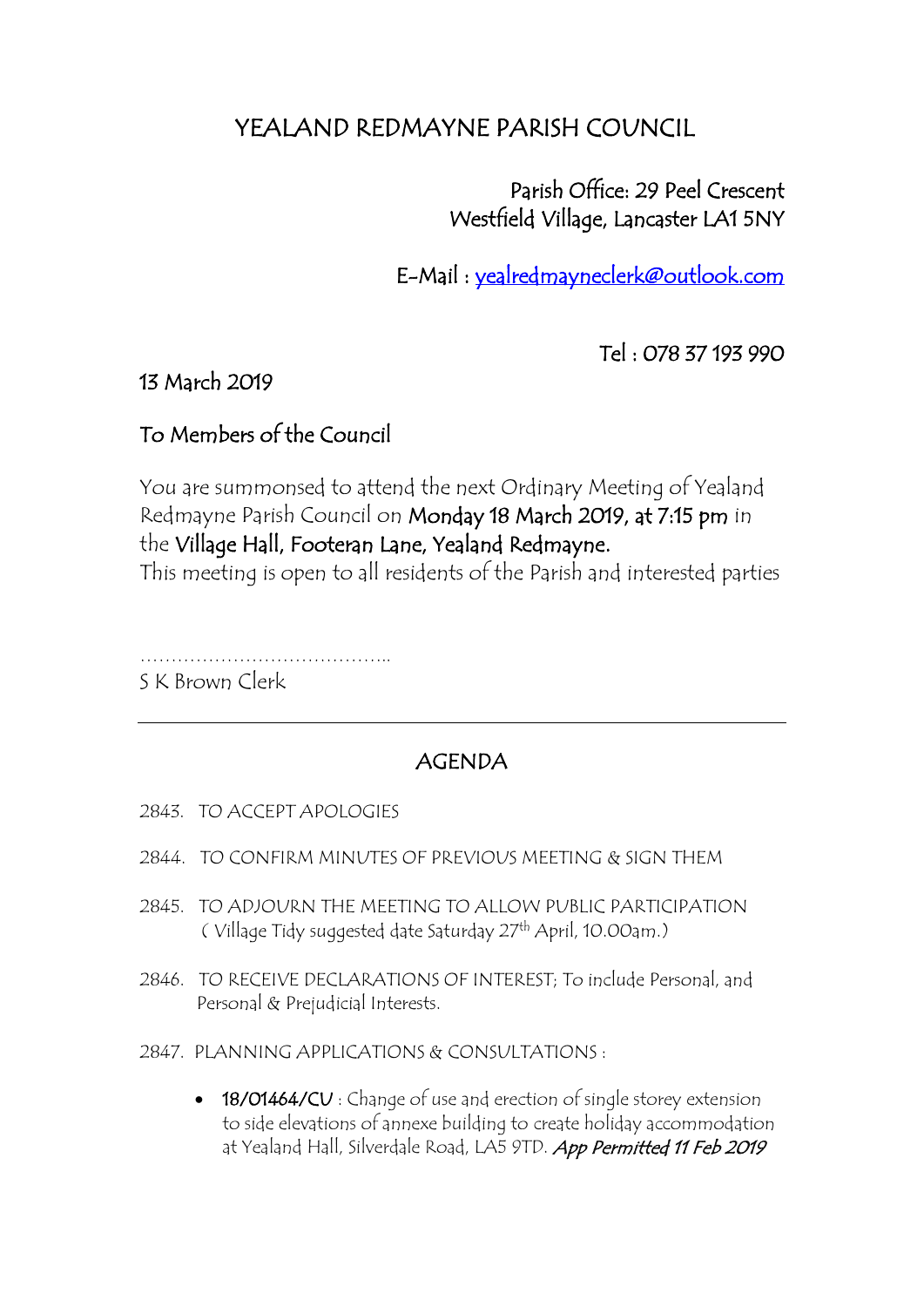- **18/01492/FUL**: (Second Revision ) 5 Well Lane LA5 9SX. Demolition of existing bungalow and erection of a part single part two storey detached dwelling, alteration of land levels, installation of a sewage treatment plant, replacement boundary wall with gates and Change of Use of agricultural field to domestic garden
- 18/01427/FUL : Demolition of existing dwelling and erection of a replacement dwelling ( C3 ) at 36 Silverdale Road, LA5 9TB. Application Refused.
- 18/01433/FUL : Erection of a Garage Block at 27 Silverdale Rd LA5 TA. Application Withdrawn 16 Feb 2019
- 18/01433/FUL : Amended Description : Relevant demolition of existing store and erection of Garage Block. Application Withdrawn 16 Feb 2019
- 19/00161/AD: Agricultural Determination for the erection of a Storage Building at Cinderbarow Farm, Cinderbarrow Lane, LA5 9RL; Decided by Planning : Prior Approval Not Required .
- 18/01473/OUT : Outline application for the erection of an agricultural workers dwelling, at Gaitbarrow Farm, Brackenthwaite Road, LA5 9TE
- Lancashire Waste & Recycling Centres : Proposals to Change Opening Hours : (Info circulated ) Closing Date for Comments 25 March.

### 2848. TO APPROVE PAYMENTS :

| • Clerk's Fee Feb 2018                |  | $\epsilon$ 164.67 (Already Pd)   |
|---------------------------------------|--|----------------------------------|
| • Clerk's Fee Mar 2019                |  | £ 164.67 (Pay 25 <sup>th</sup> ) |
| • Clerk's Expenses (inc £59.99        |  |                                  |
| McAfee renewal, 2 years)              |  | £ 148.40 (Chq 371)               |
| • Lancaster City Council – Tree Works |  | £ 468.00 (Chq 372)               |
| • AONB Annual S.137 Donation          |  | $E$ TBA (Chq 373)?               |
| $\bullet$ L Hankinson – Xmas electric |  | $\epsilon$ TBA (Chq)?            |

 Deposit Account now £3, 076.39, and the Current A/c has £114.88 before any payments are made. VAT Reclaim of £78.00 (tree works) to go off.

2849. TO RECEIVE REPORTS FROM COUNCILLOR REPRESENTATIVES ( for information only ).

2850. TO CONSIDER CHANGES TO LIGHTING IN YEALAND REDMAYNE –